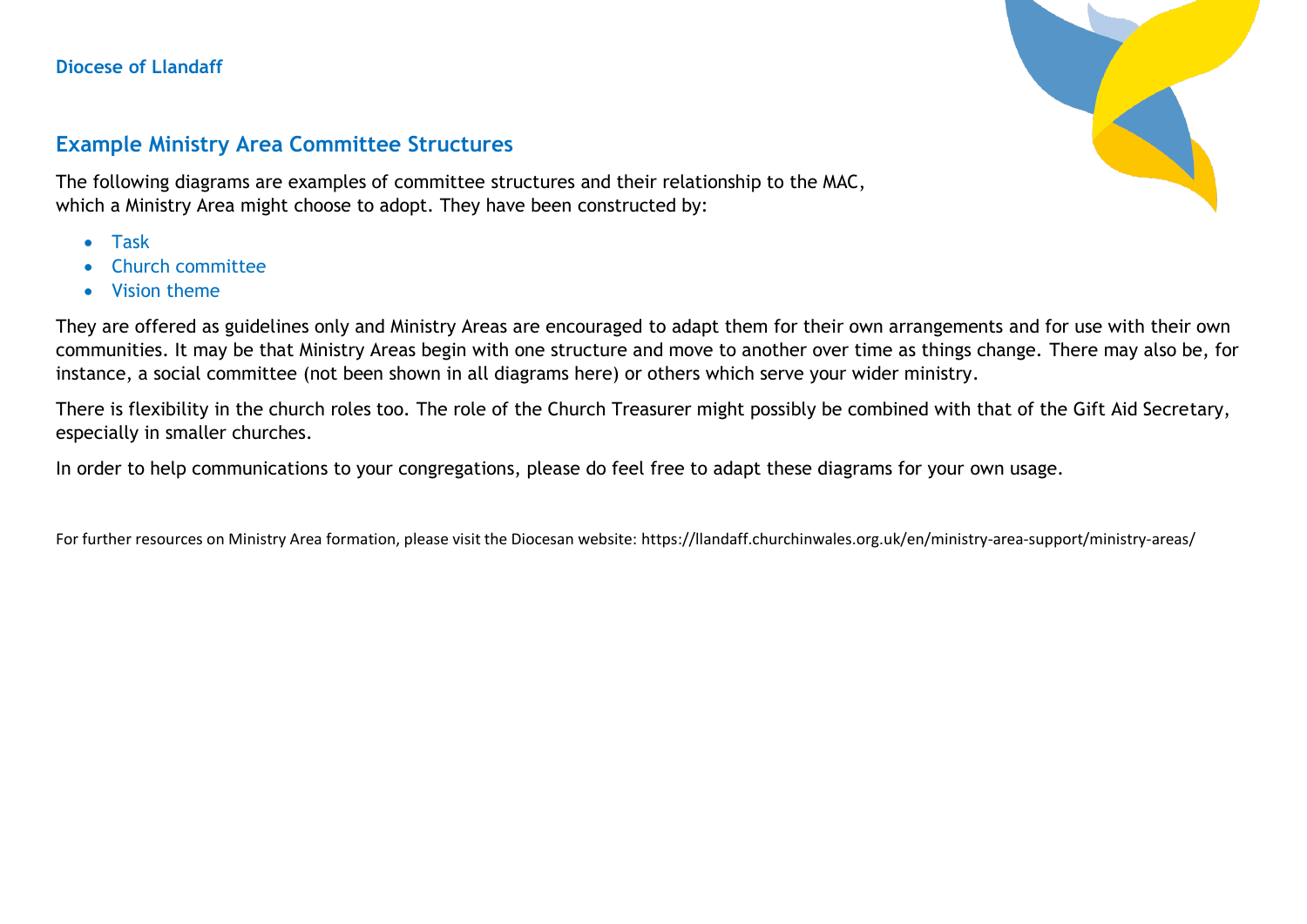

\*subwardens are currently automatically on their PCC. In order to keep numbers manageable on the MAC, we are suggesting this term is not specifically used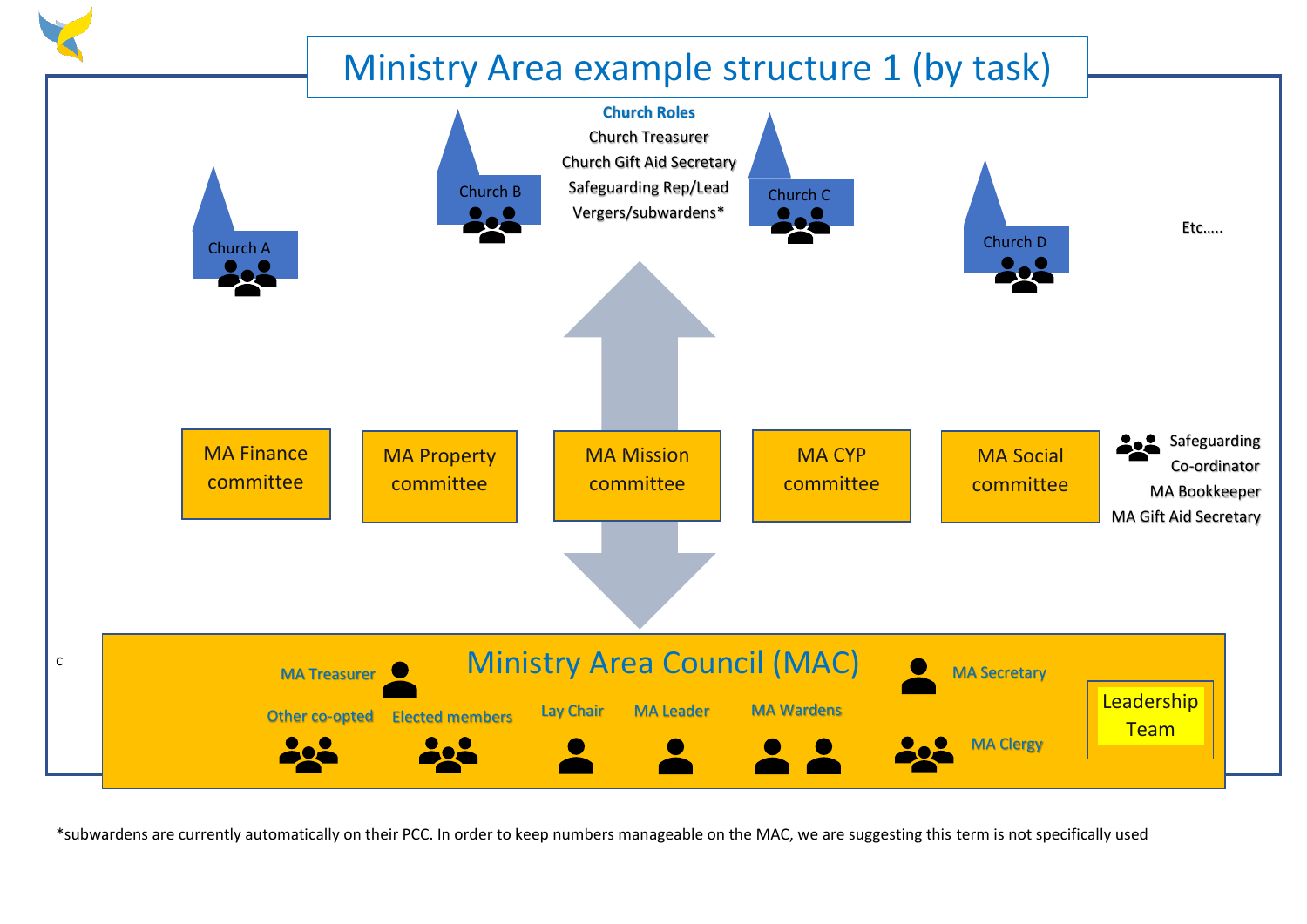

\*subwardens are currently automatically on their PCC. In order to keep numbers manageable on the MAC, we are suggesting this term is not specifically used